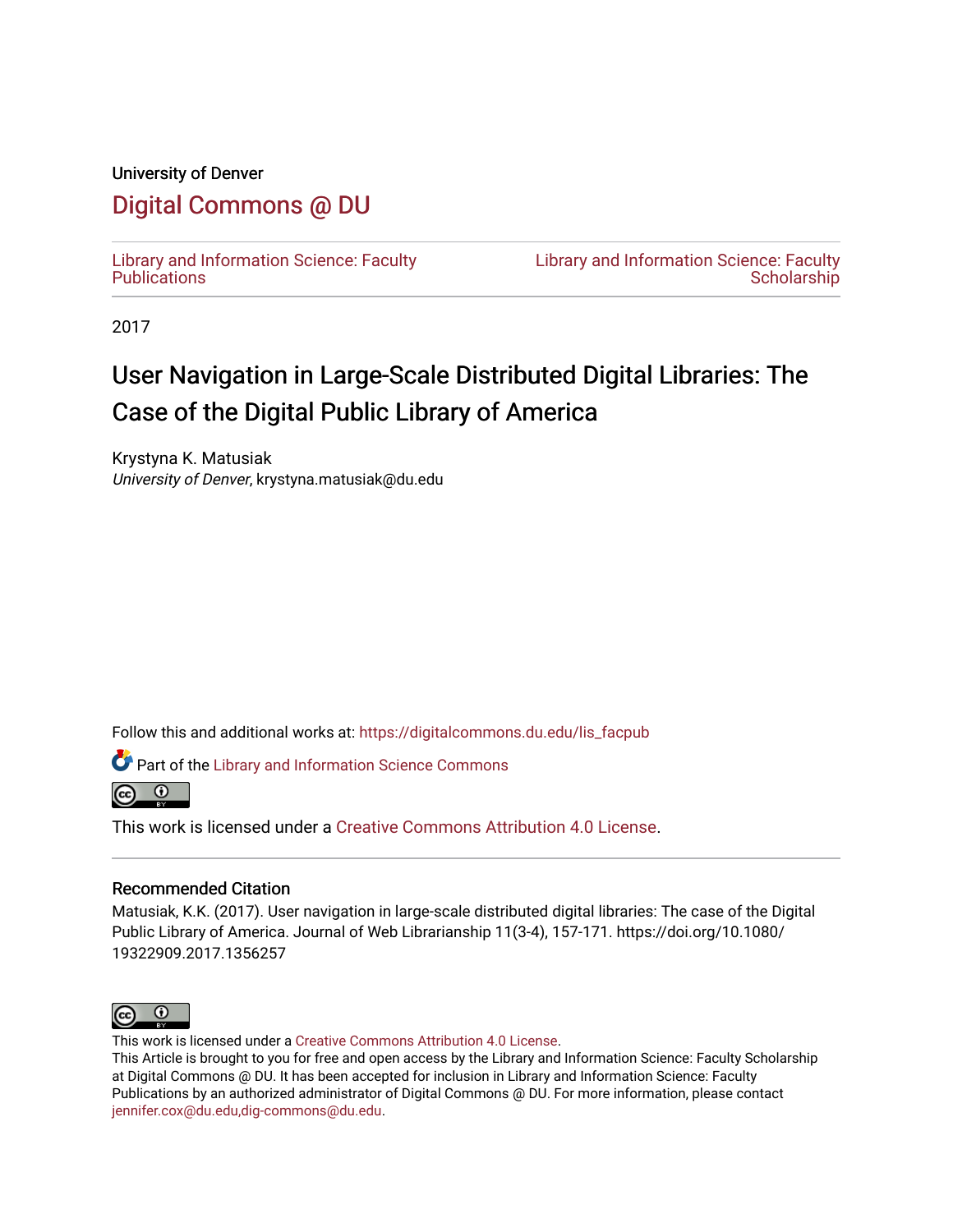# User Navigation in Large-Scale Distributed Digital Libraries: The Case of the Digital Public Library of America

#### **Comments**

This is an Accepted Manuscript of an article published by Taylor & Francis in Journal of Web Librarianship on October 18 2017, available online: "[http://www.tandfonline.com/10.1080/19322909.2017.1356257"](http://www.tandfonline.com/10.1080/19322909.2017.1356257).

#### Publication Statement

Copyright held by the author or publisher. User is responsible for all copyright compliance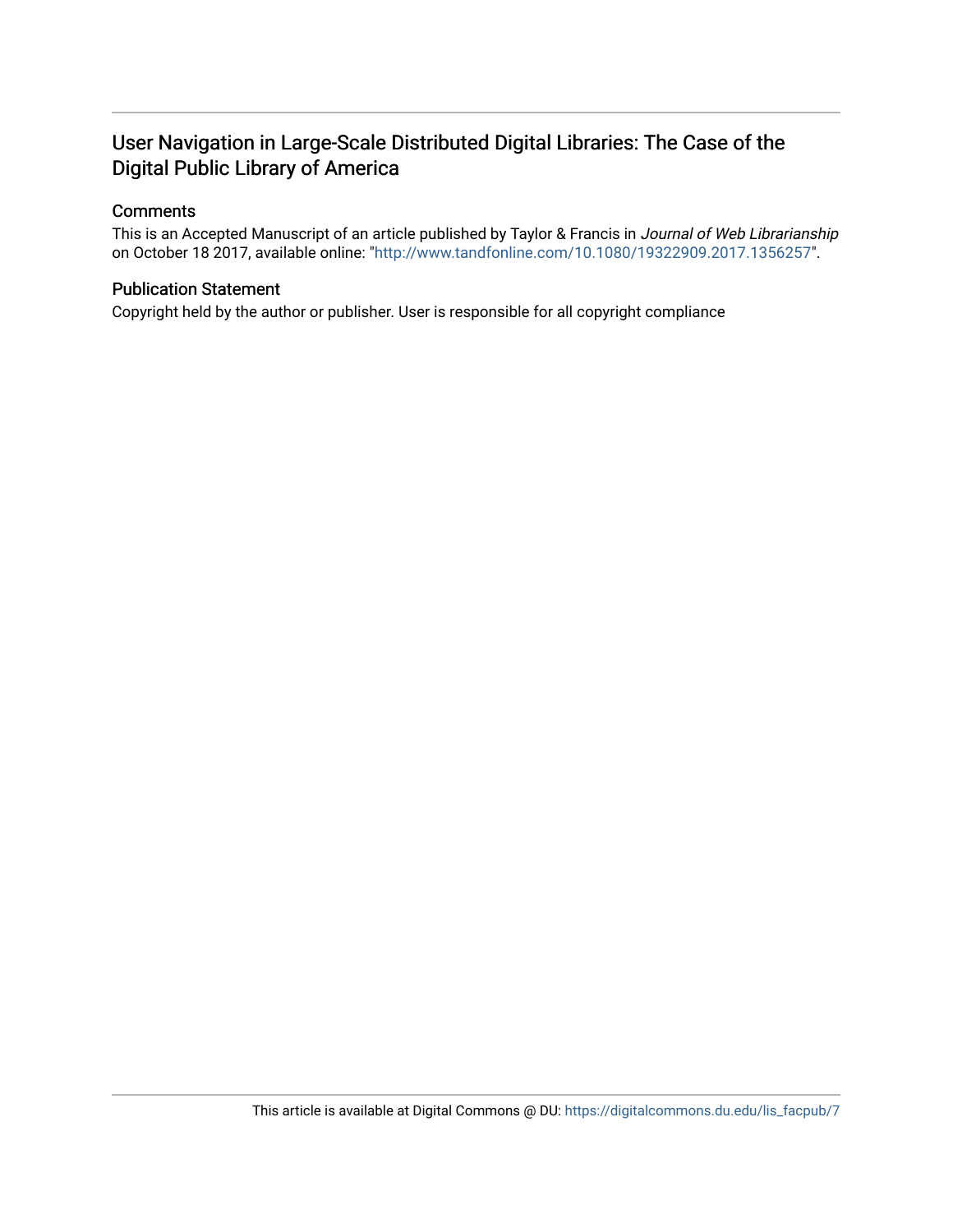Pre-print of article published by *Journal of Web Librarianship* Preferred citation:

**Matusiak, K.K.** (2017). User navigation in large-scale distributed digital libraries: The case of the Digital Public Library of America. *Journal of Web Librarianship 12* (3), 1-15.

#### ABSTRACT:

This article presents the findings of a case study that examined user navigation in a large-scale digital library in the context of academic use. Using the Digital Public Library of America as case, the study explored user navigation and understanding of a distributed model of large-scale digital libraries. The DPLA model involves two- or three-step navigation pathways. Most study participants could navigate the DPLA distributed, multi-layered system effectively. This study found some confusion among the participants when they had to move through a three-step process to locate digital objects provided by a metadata aggregator service hub. The study participants also pointed out the advantages of a distributed model in collocating digital resources and connecting users to a wide range of digital libraries.

### INTRODUCTION

Two decades of extensive digital library development and mass digitization have resulted in a critical mass of digital versions of books, journals, and primary sources. Until recently, however, resource discovery in the digital library (DL) environment was difficult, as it required locating and searching individual digital libraries and collections. Despite a great selection of digital resources, the awareness of standalone digital libraries (DLs) and their adoption for educational and personal use has been limited (Liu and Luo 2011; Matusiak 2012; McMartin et al. 2008, Singh, Sharma, and Singh 2015). Large-scale digital libraries (DLs) represent the next step in digital library development by providing a single access point to and the ability to search across a multitude of scientific and cultural heritage collections. Large-scale distributed systems, such as the Digital Public Library of America (DPLA) or Europeana, gather metadata from individual DLs or other aggregators and offer a central portal for searching and linking to digital objects.

Large-scale distributed DLs, however, are a relatively new phenomenon and, like many emergent information systems, face challenges in regards to usability and acceptance (Dobreva and Chowdhury 2010). Very little is known about user interaction with large-scale DLs and the ways users search and locate digital objects in a distributed network. This paper presents the findings of a study on user navigation through a large-scale DL system, using the DPLA as case. The purpose of this study was to examine user understanding of a large-scale distributed DL system and user navigation through a multi-layered structure. The focus of the study was not only on user search behavior, but also on pathways in locating and retrieving digital objects. This study was exploratory in nature and adopted a qualitative research strategy with direct observations and interviews as its primary data collection techniques.

#### LIETRATURE REVIEW

Large-scale digital library systems connect smaller individual DLs and enable global searching and retrieval. The aggregation of content and services can take place on consortial, regional, national, or international levels. These large-scale DL systems are built either as centralized aggregators of content, metadata, and services, or use a distributed network model with repositories of harvested metadata and a service layer to facilitate metadata searching and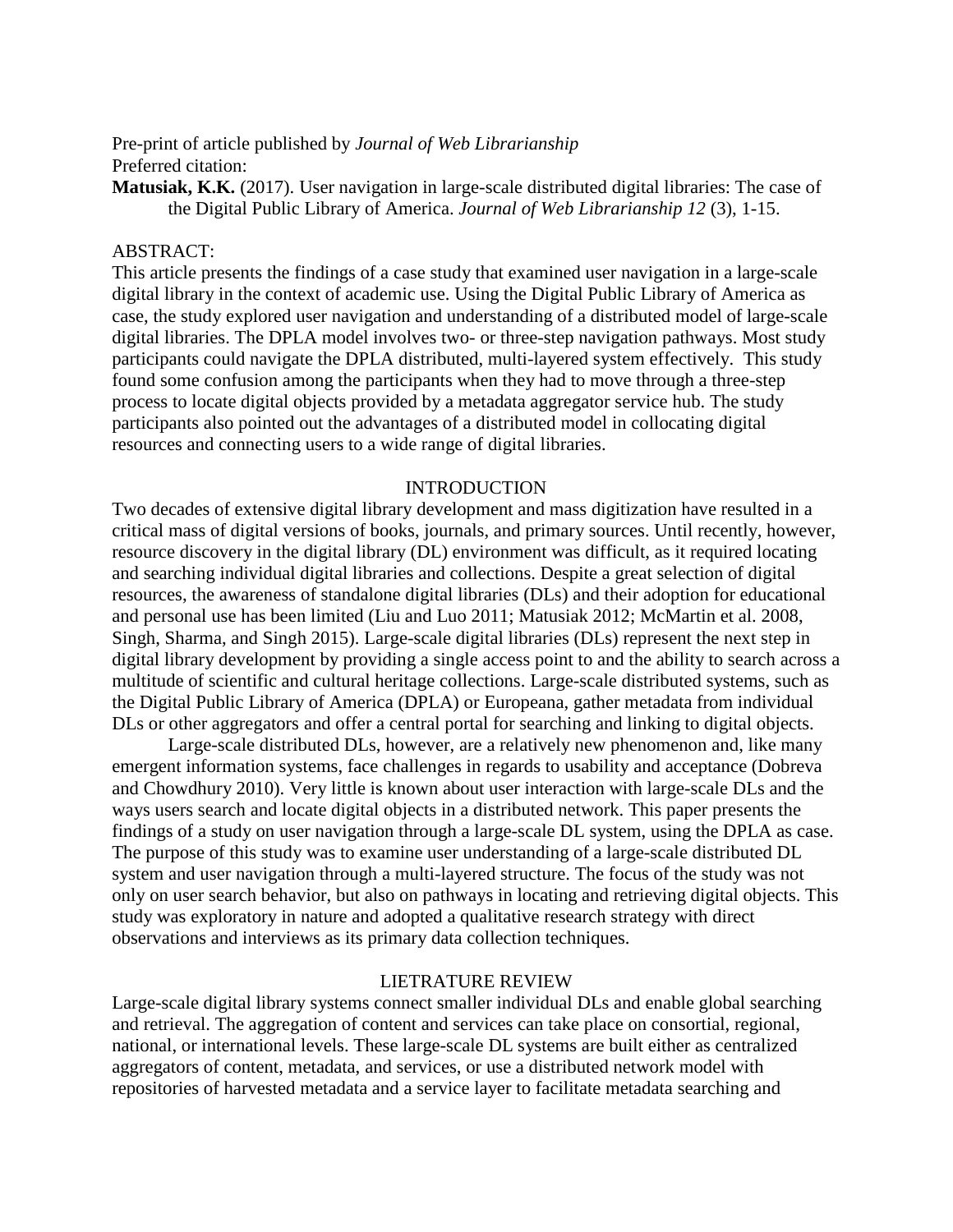connecting to content from originating sites. (Henry 2012; Xie and Matusiak 2016). HathiTust is an example of a centralized repository with millions of full-text digital volumes contributed by partnering academic and research libraries and a single user interface for access and discovery (Christenson 2011). The DPLA, Europeana, and the National Library of Australia's Trove represent large-scale distributed systems aggregating metadata from cultural heritage collections on a broad national or international scale. The National Science Digital Library (NSDL) is also built on the metadata aggregation model but with a focus on a specific domain, harvesting metadata for educational resources in science, technology, engineering, and mathematics (STEM) (Lagoze et al. 2006).

#### The Digital Public Library of America (DPLA)

The DPLA represents the latest effort in the development of large-scale DL systems and has an end goal of evolving into a United States national digital library (Cottrell 2013; Howard 2013; Paulmeno 2015). The site was launched in April 2013, and as of February 2017, provided access to over 15 million digital objects from a wide spectrum of collections in the United States (DPLA 2017). The DPLA aggregates metadata and offers a single user interface for searching and accessing millions of cultural heritage materials held at libraries, archives, museums, and other cultural heritage institutions in the United States (Scardilli 2014).

The DPLA gathers metadata from participating institutions and provides links to digital objects stored and maintained on its partners' servers. Metadata interoperability is key to building the DPLA repository, where records come from a variety of sources and are often based on different schemas (Sandy and Freeland 2016). Participating institutions are involved in preparing metadata for ingest and mapping to the DPLA's metadata application profile to ensure interoperability (Gregory and Williams 2014; Sandy and Freeland 2016). This process enhances the quality and consistency of harvested metadata.

The structure of the DPLA is built on a distributed model consisting of content and service hubs (Piper 2013). Content hubs, large institutions such as Harvard University, The New York Public Library, The National Archive, and The Smithsonian, contribute more than 250,000 metadata records directly to the DPLA's platform. Service hubs are state or regional aggregators that gather metadata from local digital collections and archives, and in turn provide them to the DPLA. At the time of its launch the DPLA partnered with six service hubs, including the Digital Library of Georgia; the South Carolina, Kentucky, Minnesota Digital Libraries, the Mountain West Digital Library, and the Digital Commonwealth. Since then the number of service hubs has grown, ensuring more comprehensive coverage of the United States. The DPLA provides a simple search interface, consistent metadata records, and search refinements through facets and visualization tools. The distributed model, however, requires end users to traverse two or three layers in order to locate actual resources.

#### Use Studies of Large-Scale DLs

The emergence of large-scale DLs has dramatically changed the information landscape with major aggregators of metadata, such as Europeana and the DPLA, gaining more visibility. Research on the use of large-scale DL systems, however, is still very limited. Use studies have been conducted primarily with the NSDL and Europeana. Both systems represent early largescale DL developments. The NSDL was designed in the early 2000s to provide students and teachers with a central access point to a wide range of teaching and learning materials in the STEM disciplines (National Science Digital Library 2017). Europeana was launched in 2008 as a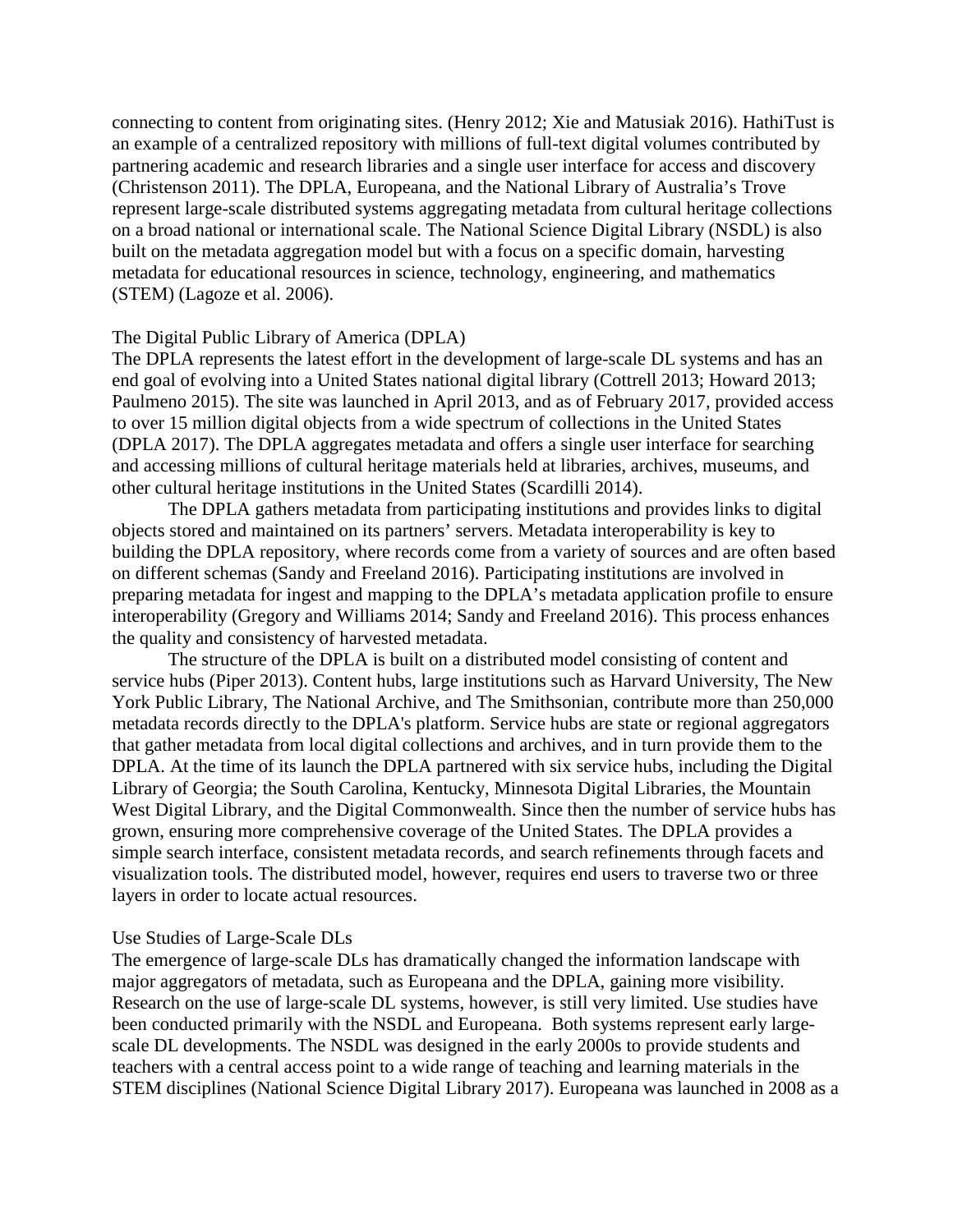portal to digitized cultural heritage materials from European museums, libraries, archives, and audio-visual collections (Europeana 2017; Purday 2012).

The NSDL, originally funded by the US National Science Foundation, served as a testing environment for a metadata aggregation model (Lagoze et al. 2006). A number of studies were conducted with educators to evaluate the functionality of the NSDL, its support for designing learning activities, and to examine usage patterns (Recker 2006; Recker et al. 2007; Xu and Recker 2012). More recently, Zavalina and Vassilieva (2014) analyzed search queries in the NSDL and Opening History (OH), an aggregator of digital collections with a focus on US history and developed through IMLS National Leadership Grants. The authors found that user searching differed between those two domain-specific DLs in regard to query lengths, frequencies, and search categories. The search queries of the NSDL users varied in length and occurred more frequently, while OH users employed more search categories. The study also reported a high level of advanced searching, especially in the subject categories. Zavalina and Vassilieva (2014) emphasize that large-scale DLs need to consider the patterns in user information-seeking behavior in order to improve user interaction and to facilitate efficient information retrieval.

User studies of Europeana offer insight into user needs and perceptions, search behavior, and navigation using mobile devices. An early usability study of Europeana was conducted with 89 participants in four European countries (Dobreva and Chowdhury 2010; Dobreva et al. 2010). Dobreva et al. (2010) report that a younger generation of participants tends to prefer search engines, like Google, or general websites, like Wikipedia, to curated digital libraries. The authors also observed that participants from different countries varied in their perceptions and expectations of Europeana. Dobreva and Chowdhury (2010) focused on findings related to the usability and functionality of Europeana. They noted that despite initial positive perceptions of Europeana, several participants encountered a number of usability challenges when interacting with the system. The difficulties were related to multilingual content of Europeana as well as limited abilities to prioritize and refine search results. Some users encountered broken links when connecting to digital objects at original sites. Nicholas et al. (2013) compared desktop and laptop users of Europeana to those who were accessing the site using mobile devices. The authors found that mobile users were the fastest-growing Europeana group and demonstrated different information seeking behavior. Mobile users engaged in shorter visits and viewed less content.

In comparison to Europeana or the NSDL, the DPLA is a new and evolving digital library system; research examining user information seeking and the use of the DPLA is still in the exploratory phase. Recent reports indicate that DPLA participating institutions are beginning to see an increased usage of their digital collections as a result of referrals from the DPLA portal (Biswas and Marchesoni 2016). However, there is no empirical research on user interaction with the DPLA. This study contributes a user perspective on the navigation through the DPLA's distributed system.

#### **METHODS**

Large-scale DLs address the issue of resource discovery in the first phase of information seeking. However, relatively little is known about user navigation through large-scale DLs beyond initial query formulation. Similar to searching with the Google search engine, users may find thousands of hits from a search, but the path to finding its results is different. The structure of distributed large-scale DLs is built on a model of multiple layers that users need to navigate in order to find digital objects at originating institutions. The purpose of this study was to examine user understanding of large-scale DLs and to explore how users navigate this multi-layered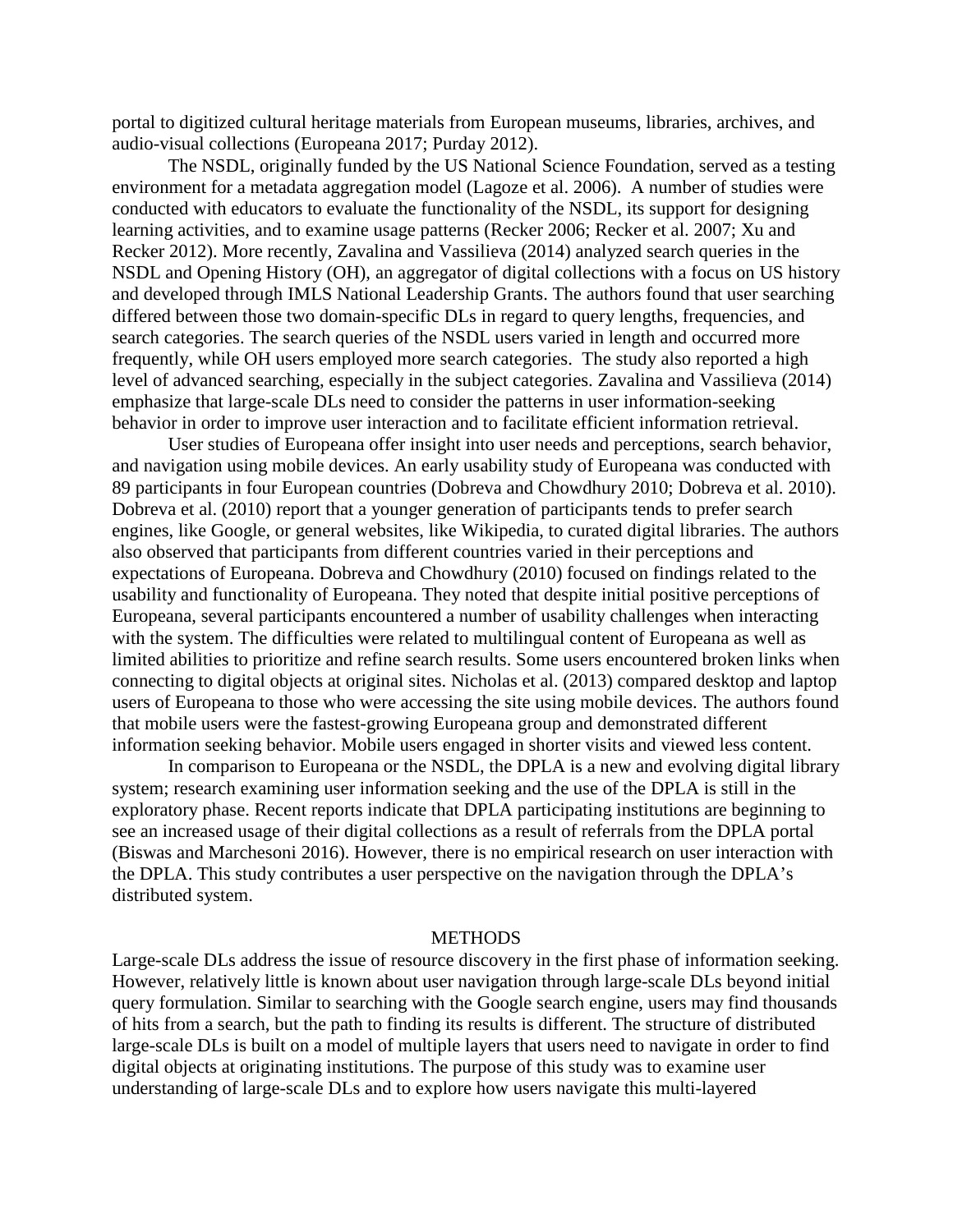environment to find resources that they can apply in scholarly and educational practices. The following research questions were posed for the study:

RQ1: What is the nature of user experience in interacting with large-scale DLs such as the DPLA?

RQ2: How do users understand and navigate the DPLA?

RQ3: How can the DPLA support teaching and learning in higher education?

This paper reports the findings related to the first and second research question. This study used the DPLA as a case and selected faculty, undergraduate, and graduate students as study participants. The DPLA was selected purposefully as an information-rich case and a primary manifestation of a large-scale, distributed DL. This study was designed as a qualitative case study with an emphasis on users of digital resources and their experience in the process of navigating a large-scale DL. The case study approach allowed for an in-depth investigation of the phenomenon and helped to establish the boundaries for research (Creswell 2013; Yin 2013).

### Data Collection Techniques and Analysis

Multiple qualitative data collection techniques were used to provide a thorough examination of the phenomena under study and to ensure standards of credibility and trustworthiness. Triangulation was achieved by using multiple sources of evidence. The data collection techniques included:

- Ouestionnaire administered at the beginning of the observation session to gather demographic data and information about participants' needs and prior experience with DLs.
- Direct observations were used to provide data on user interaction with the DPLA and navigation paths through the distributed network. The participants were presented with two predefined scenarios, but were also asked to conduct two additional searches on the topics of their choice. Appendix A provides a copy of the observation script and scenarios.
- Interviews were conducted after observation sessions to record participants' reactions about the nature of their experience with the DPLA and to explore in-more depth their understanding of large-scale DLs and their preferences for information searching. A semi-structured interview guide was used for interviews. Interviews were recorded and transcribed.

Data were collected over a period of three months in the fall of 2015. During observation sessions, participants were asked to complete the scenarios from the point of performing a search, finding a resource, to downloading it, if possible.

At the beginning of observation sessions, participants were prompted to conduct searches based on predefined scenarios. These task-oriented scenarios provided examples of realistic activities that users would undertake in their teaching or learning practices, such as locating an oral history recording to be presented in class or finding images to include in a paper or PowerPoint presentation. Appendix A outlines the predefined scenarios used in this study.

Next, the participants were encouraged to search on two topics of their own interest. The topics selected by the participants varied widely. Some examples include: Frank Lloyd Wright, Native Americans, World War II posters, photographs from southern China, anti-war activism, and African American clergy. A laptop computer was used during observations. The sessions were recorded with Camtasia, a screen video capture software produced by TechSmith that records on-screen video activities plus accompanying audio. This software allowed the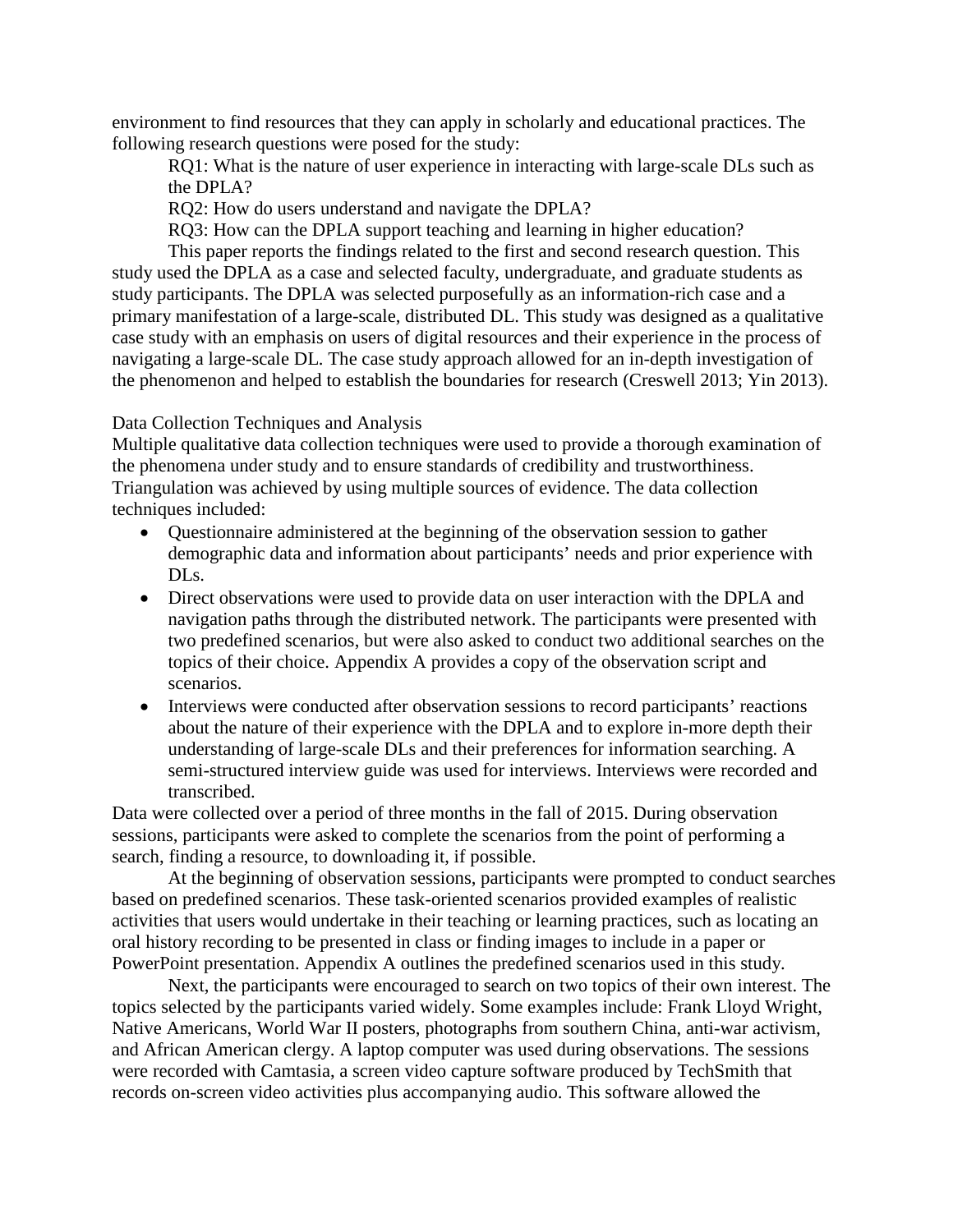researcher to capture participants' comments and navigation pathways, the goal of which was to gather data on users' navigation through the layers of the DPLA.

Data analysis was conducted primarily as qualitative content analysis that involved open coding and discovering categories, patterns, and themes (Corbin and Strauss 2008). A codebook was developed based on the initial open coding and was used systematically to code data gathered through observations and interviews. NVivo software was used in coding and further data analysis. Quantitative data was recorded on the completion of scenarios.

## Participants

The study employed a purposeful sampling strategy. It was conducted at a private, mid-size university in the United States with a large graduate student population. The participants were recruited from the social sciences and humanities programs by posting flyers in the library and campus public spaces. Social sciences and humanities educators and students were selected because of the high concentration of primary sources and cultural materials in the DPLA. The sample size consisted of 21 participants, including two faculty members, six undergraduates, and 13 graduate students. Among the graduate students there were five PhD and eight Master level students. Fifteen participants identified themselves as female and six as male. Table 1 provides a summary of the participants' backgrounds.

| <b>Participant Status</b> | No. | <b>Academic Programs</b>                                                                                                                   |
|---------------------------|-----|--------------------------------------------------------------------------------------------------------------------------------------------|
| Faculty                   | 2   | History; Art History                                                                                                                       |
| Graduate students         | 13  | Art History; Communication; Education; English;<br><b>Emergent Digital Practices; International Studies;</b><br>Religious Studies; Spanish |
| Undergraduate students    | 6   | Art History; Biology; Computer Science; Emergent Digital<br>Practices; History; International Studies                                      |
| Total                     | 21  |                                                                                                                                            |

Table 1. Participant status and programs

## FINDINGS AND ANALYSIS

Nature of User Experience: Resource Discovery and Usability Most study participants were not familiar with the DPLA and used it for the first time for this project. Four participants heard about the site, but only two had actually used it prior to the study. One student reported that he was introduced to the DPLA in class and used it for a class project. Although many participants were first-time users, they understood quickly that the DPLA represented an effort to bring resources from multiple institutions. A phrase of "one-stop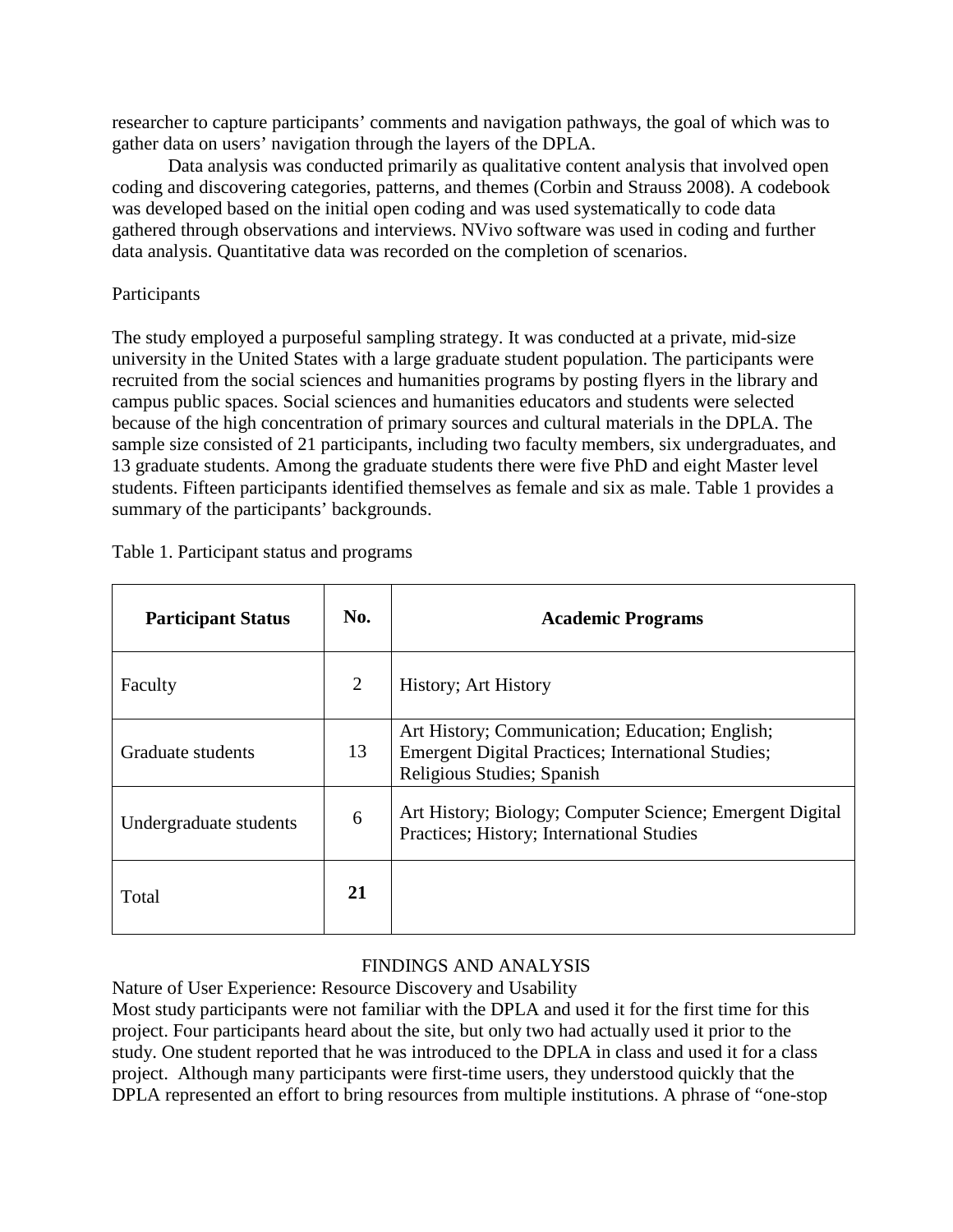shop" appeared as a reoccurring theme in many comments, as exemplified by Participant M, "I actually appreciate the one-stop shop where you don't have to go to twenty different sites to find something. So if there's a collaboration or partnership where it's feeding into that one portal, I think that's helpful."

The participants started their resource discovery on the DPLA home page with a basic keyword search by typing terms in the search box, such as 'railroads maps' or 'civil rights activist interview'. Next, they used the "Refine Search" feature on the results page to narrow down their search (see Figure 1). Almost all participants, except for one international undergraduate student who did not notice it, used this faceted "Refine Search" feature. The participants liked having the ability to narrow down their searches, as noted by Participant D: "Once you start searching, it was nice to put those like refining filters on it, I mean, it made it really easy." The following facets were used most frequently:

- Format (Type)
- Subject
- Location.



Figure 1. Narrowing down a search in the DPLA by using a Format facet.

A few students used a map to further narrow down their search by location (see Figure 2). The DPLA map is a visualization tool that demonstrates the location and the number of digital objects coming from particular participating institutions. However, when used as an approach to refining a search, the map feature elicited mixed results. Some participants used it quite effectively, while others struggled with understanding that the results retrieved when using a single point on the map were not necessarily about this particular location.

The participants also commented about the lack of advanced search. The question, "Is there an advanced search?" came up several times during observations and was posed by graduate students and faculty who were familiar with an advanced search function from their interactions with library databases. Three graduate students attempted to construct complex Boolean queries in the DPLA simple search box and had to revise their searches because they retrieved no results.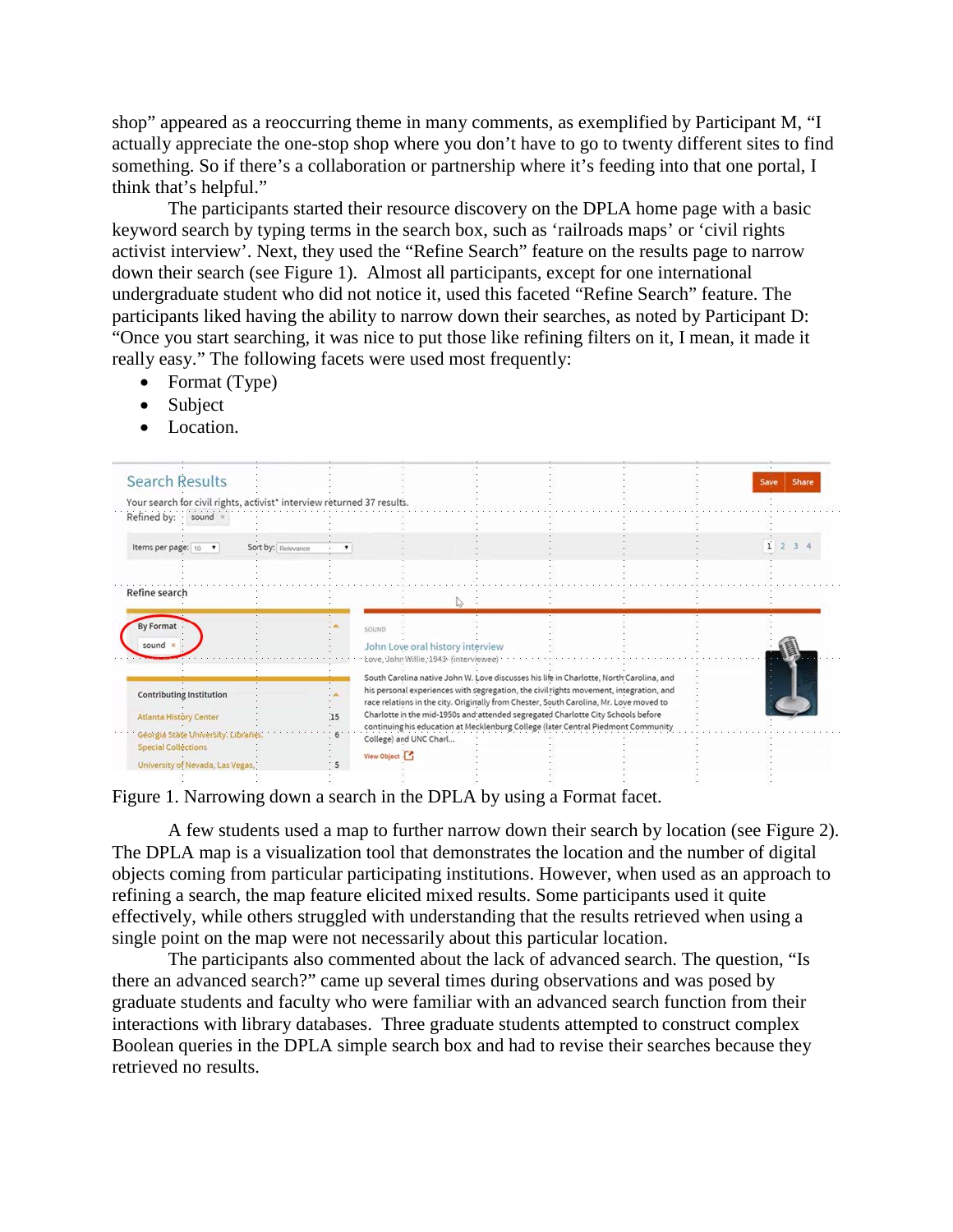

Figure 2. Using a map tool to narrow down a search by location.

Most participants had a very positive experience searching the DPLA and found the site relevant to their academic needs. Several participants commented on the usability attributes, such as ease of access, ease of search, clear layout, and aesthetic appeal. Participant A said that he was surprised to find the site relatively easy to search: "Yeah, it was surprisingly easy to search. I expected such a large repository to be difficult to use." Participant U stated: "I like it, I think it's very user friendly and very streamlined and what I like about it is it seems accessible to a wide range of viewers at all different expertise levels […] It is aesthetically clean, and it's appealing and it looks professional but it also looks inviting and it's not too complicated."

### Navigating the DPLA Distributed Structure

Analysis of the observation data demonstrates that the study participants were able to complete most of the predefined scenarios and successfully locate and download relevant objects. In this study, 85% (36 out of 42) of the predefined scenarios were completed successfully. However, the study participants experienced some confusion in searching and navigating the DPLA's distributed system. Seven participants encountered difficulties in locating images or sound recordings. They were eventually able to find the objects they were looking for, but sometimes had to repeat their steps or try a different approach. Two participants found broken links on the sites of participating institutions. In the set of 42 predefined scenarios, four scenarios were not completed. In those four instances, the participants could not locate relevant resources or gave up during the navigation process. Table 2 summarizes the problems that were observed or reported. The findings of this study indicate that the distributed structure of the DPLA caused some confusion in users' navigation and played a role in completing tasks and finding objects.

Table 2. Issues in navigating the DPLA distributed system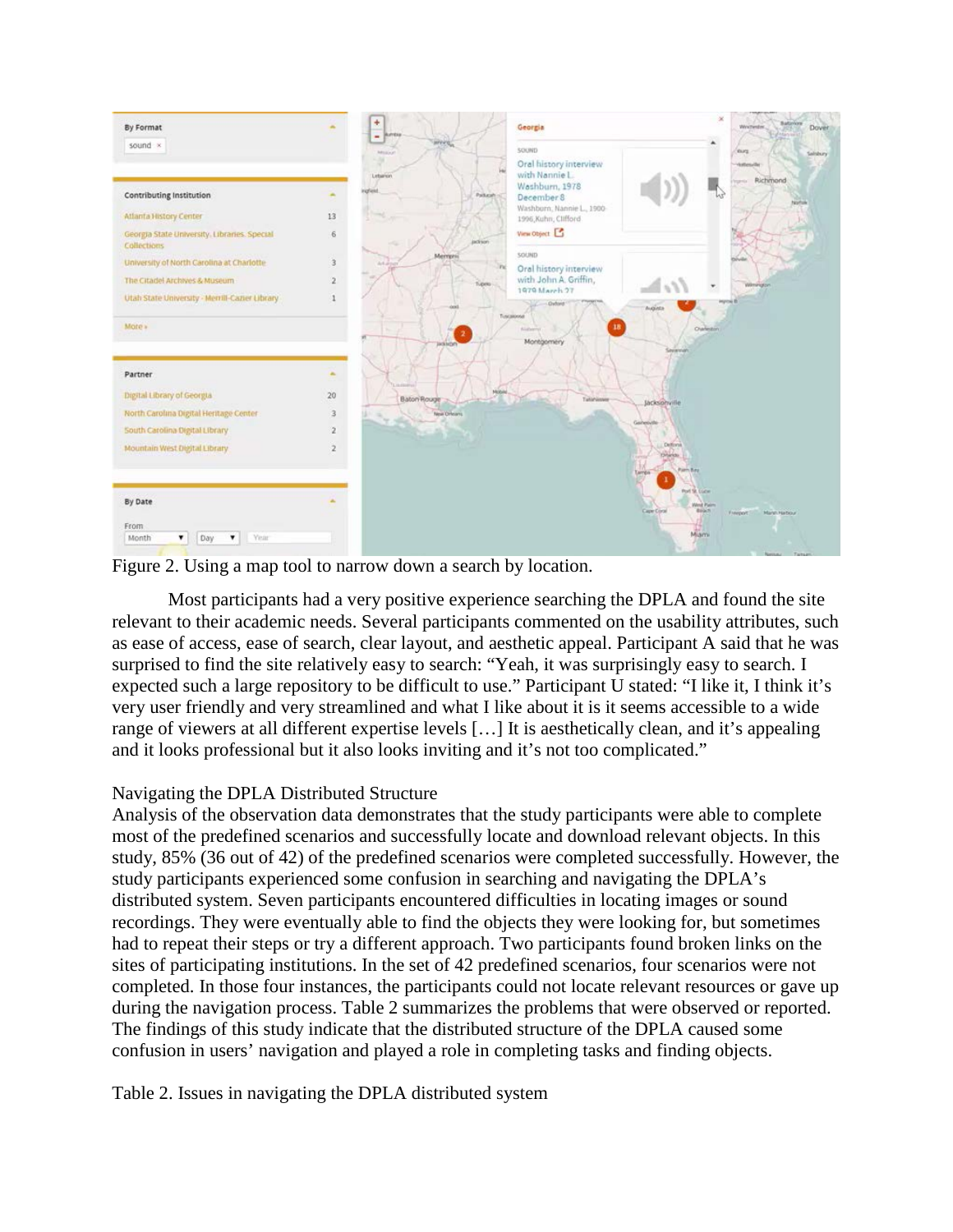| <b>Observed or Reported Issues</b>                                                             | No. of<br><b>Participants</b> |
|------------------------------------------------------------------------------------------------|-------------------------------|
| Experienced difficulties in locating images or sound recordings in the<br>predefined scenarios |                               |
| Unable to complete a predefined scenario                                                       |                               |
| Encountered broken links on the site of the participating institution                          |                               |
| Expressed some confusion about navigating the DPLA structure                                   |                               |

The DPLA's distributed model puts users on two- or three-step navigation pathways depending whether objects are found through a content or service hub, and whether a service hub hosts content and metadata or is just a metadata aggregator. The two-step search process involves 1.) searching the DPLA site and 2.) linking directly from a metadata record to an object in a content hub (for example, HathiTrust, the National Archive, or Smithsonian) or service hub hosting content such as Digital Commonwealth or The Portal to Texas History. The three-step process involves an intermediate step of connecting through a regional or state service hub that is only a metadata aggregator, like the Mountain West Digital Library. In the three-step path users 1.) search the DPLA site, 2.) connect from a DPLA metadata record to another metadata record in a service hub, and finally, 3.) link to an object at an originating institution.

The two-step search process that involves searching the DPLA platform and following a link to the object did not cause any difficulties. All participants moved through that process smoothly and efficiently. However, the three-step process wherein a user goes from the DPLA site to another aggregator was sometimes confusing and time-consuming. Some participants became disoriented at the middle layer when, after following a link from the DPLA, they encountered another metadata record at the service hub level, but could not see an actual object. Figure 3 illustrates the three-step process where on the service hub site (in this case on the Mountain West Digital Library) users had to click on "View Resource" in order to link to an object at the contributing institution's website. The lack of thumbnail images on the Mountain West Digital Library was particularly disorienting, as described by Participant P, "At one point I totally lost the image that I was, you know, looking for and that was kind of, that was kind of awkward and a little confusing." Several participants struggled at the middle step. Some started searching the aggregator site, while a few gave up at this point. Participant F, a graduate student, who was not able to locate a sound recording for the predefined scenario, left the site at that point and went to YouTube instead. Difficulties in locating objects as well as inability to complete scenarios all occurred during the three-step discovery process through a metadata aggregation service hub.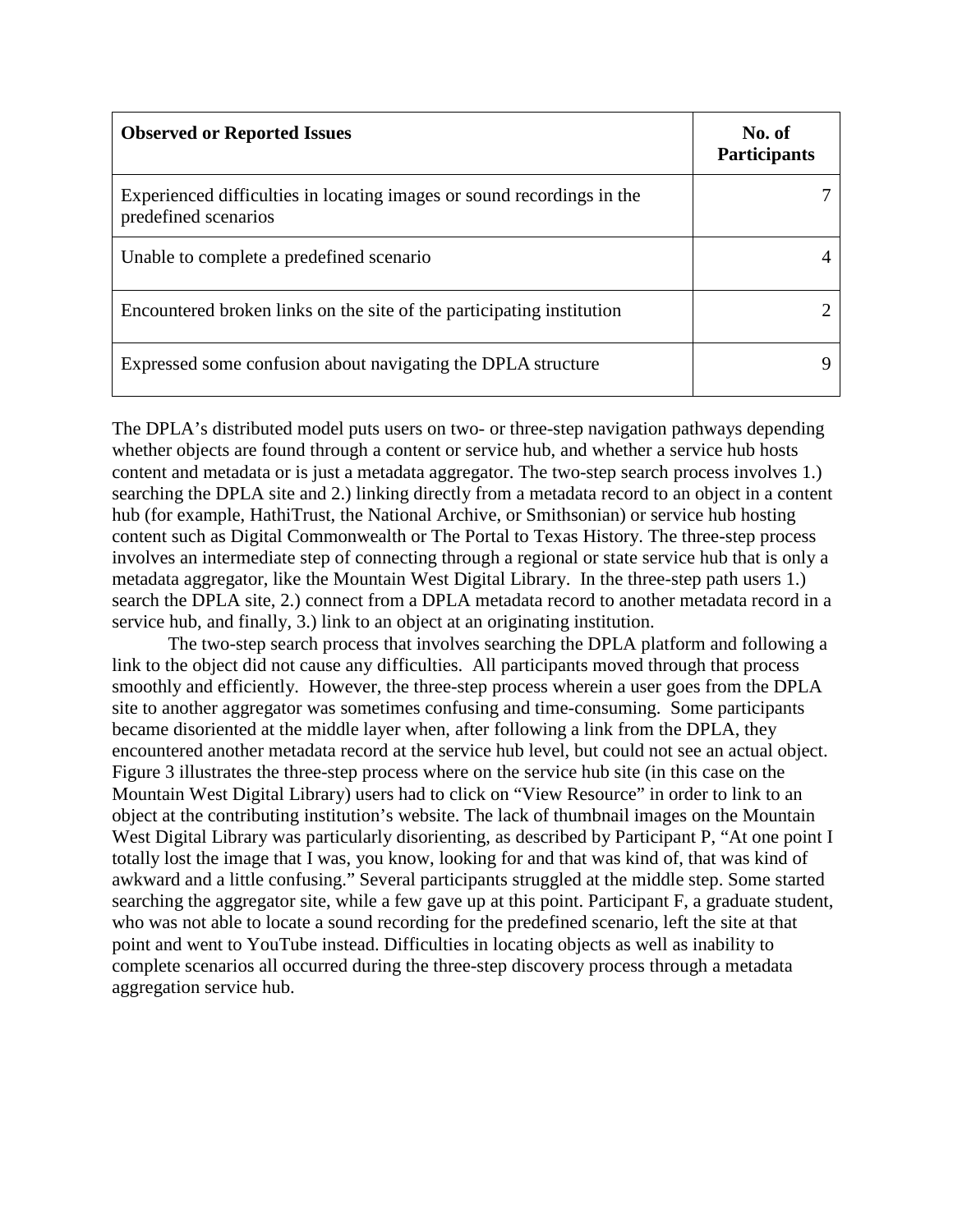

Figure 3. Navigating the three-step process through a service hub, the Mountain West Digital Library.

The multi-step process also took more time and caused disorientation because of different graphical interfaces the participants encountered on their pathways. Participant L stated: "It would take a little bit more time and it kind of maybe threw me off a little bit in terms of like what page am I on? Where am I? And then if, I don't know, sometimes you could get caught like searching on that page instead of going back to the initial one." As illustrated in Table 2, nine participants expressed some confusion about the DPLA's structure in the follow-up interviews. Participant R explained, "It is a little confusing to me that it goes to all of these other institutions and then you have to sort of navigate all the buttons and the interface for the institution you've been taken to." Five participants in the sample experienced difficulties in tracing back their steps.

On the other hand, a number of participants navigated the three-layered structure without any difficulties. Even those who had initially experienced some confusion learned how to move through the layers relatively quickly. They adapted to the two- or three-step search process by opening multiple tabs in a browser and navigating between the tabs. Participant E explained this behavior, "I'm a child of the Internet, I'm used to it. So I, that's why I always open things on tabs". One participant mentioned that despite some difficulties in locating objects, the structure of the site was not a problem to her. She said that navigating from one site to another is something to be expected, "you have to jump ship multiple times but that's OK" (Participant H).

In addition, several participants viewed the distributed structure of the DPLA as an advantage rather than a hindrance and stated that they would prefer it to a centralized model. They were impressed with the amount of aggregated resources and ability to search from one portal, as noticed by Participant D, "It's nice to have all of the resources in one place." Others found linking to originating libraries and archives beneficial "because it gives credit to the institutions that provide the resources" (Participant N). Participant Q also felt that the DPLA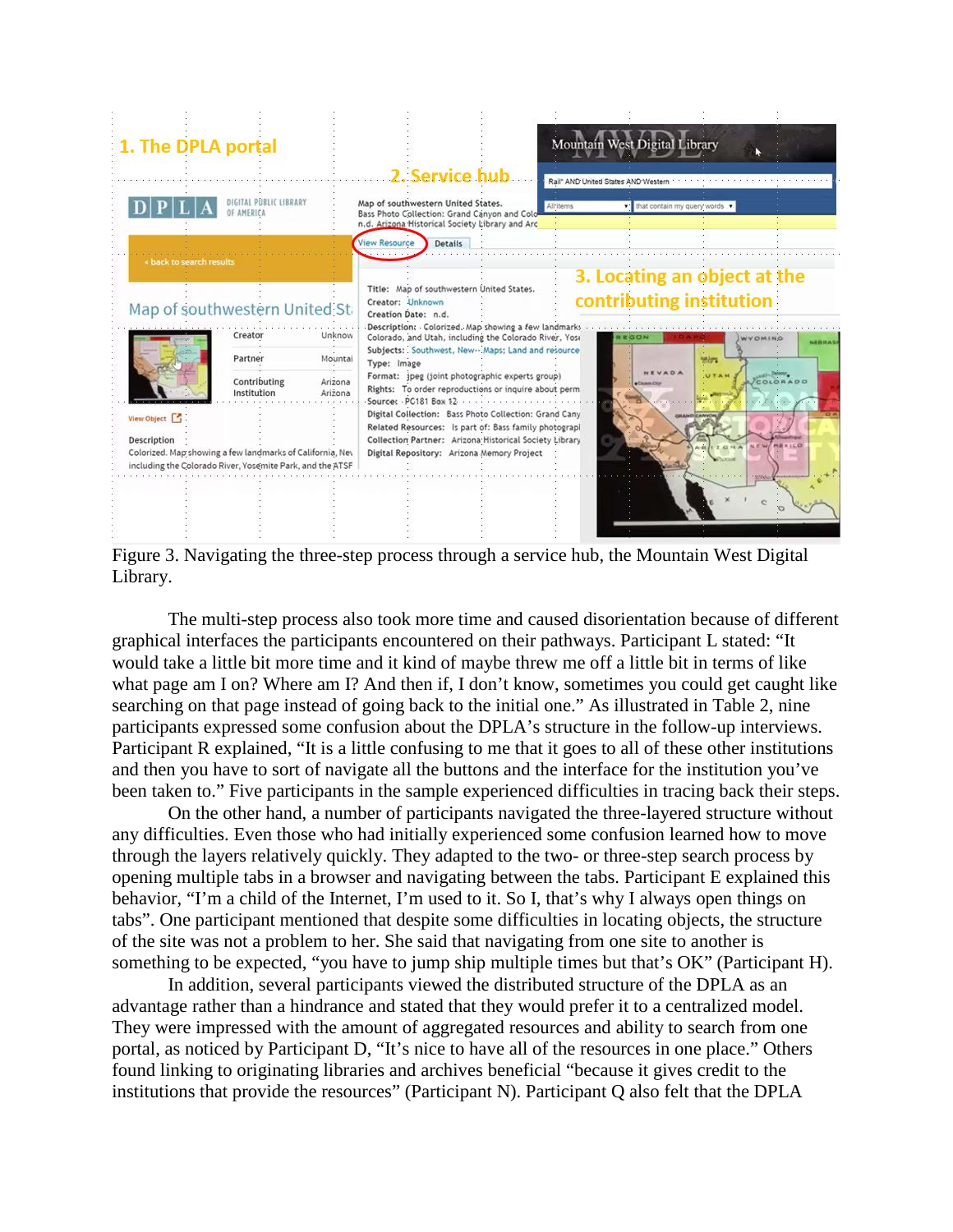increased the visibility of participating institutions and exposed her to a wide range of collections that she was not aware and would not have explored otherwise.

#### DISCUSSION

This study focuses on user navigation through a large scale distributed DL system. It confirms several findings from the previous studies of large-scale DLs, but also contributes new insights on user navigation though a multi-layered system. Researchers exploring use of large-scale digital libraries point out that these new discovery systems serve a very broad, heterogeneous population of users who use different access devices and vary in their perceptions, search strategies, and navigation patterns (Dobreva and Chowdhury 2010; Nicholas et al. 2013; Zavalina and Vassilieva 2014). Studies of Nicholas et al. (2013) and Zavalina and Vassilieva (2014) analyzed logs of large populations, but even in the small sample of users selected for this study, differences in search behavior were evident. Faculty and graduate students demonstrated the characteristics of expert searchers and were interested in using advanced search, while undergraduate students tended to stick to a basic keyword search. Different levels of basic and advanced searches were also found by Zavalina and Vassilieva (2014) in their study of the NSDL. While the NSDL provides an advanced search page, the current versions of the DPLA does not. The DPLA offers a simple search box and means of refining queries through facets but less control in constructing advanced searches. The lack of advanced search in a large-scale environment with millions of resources is rather limiting, especially for academic users who are used to building advanced queries.

This study also echoes some findings of the usability study of Europeana where users experienced difficulties navigating the system and were unable to locate objects due to broken links (Dobreva and Chowdhury 2010). Likewise, the DPLA users in this study came across some broken links when trying to retrieve digital objects from contributing institutions. These findings point to a major challenge of distributed large-scale DLs, especially in comparison to libraries built on a centralized model. Ultimately, access to content in distributed systems depends on the commitment and stable infrastructure of the participating institutions. Broken links, even in small numbers, erode user's trust in the DL system.

As discussed in the literature review section, use studies of large-scale DLs are still limited and tend to analyze user search queries. This study looks into user information behavior beyond query formulation and examines navigation pathways through the distributed network of DPLA participating institutions. The findings indicate that some users were confused by the multi-layer structure and especially by the lack of thumbnails at the middle layer. A distributed DL system, like the DPLA, would serve users better if user interfaces of service hubs were consistent in providing visual cues in addition to metadata records.

A unique and interesting finding of this study relates to user adaptive behavior. Although most participants were new to the DPLA, they learned quickly how to navigate through the twoor three-step process. Several participants stated in the interviews that they expect moving from one site to another as part of online searching. They mentioned a similar experience with a library discovery tool, Summon, where upon searching the Summon portal they had to link to resources in different library databases. It's important to point out here that all study participants were academic library users who had prior experience with library federated systems, which may not be the case of other DPLA user groups. This study was conducted with a limited number of participants recruited from university students and faculty. It would be worthwhile to expand it to other user populations, such as K-8 students and teachers and general public.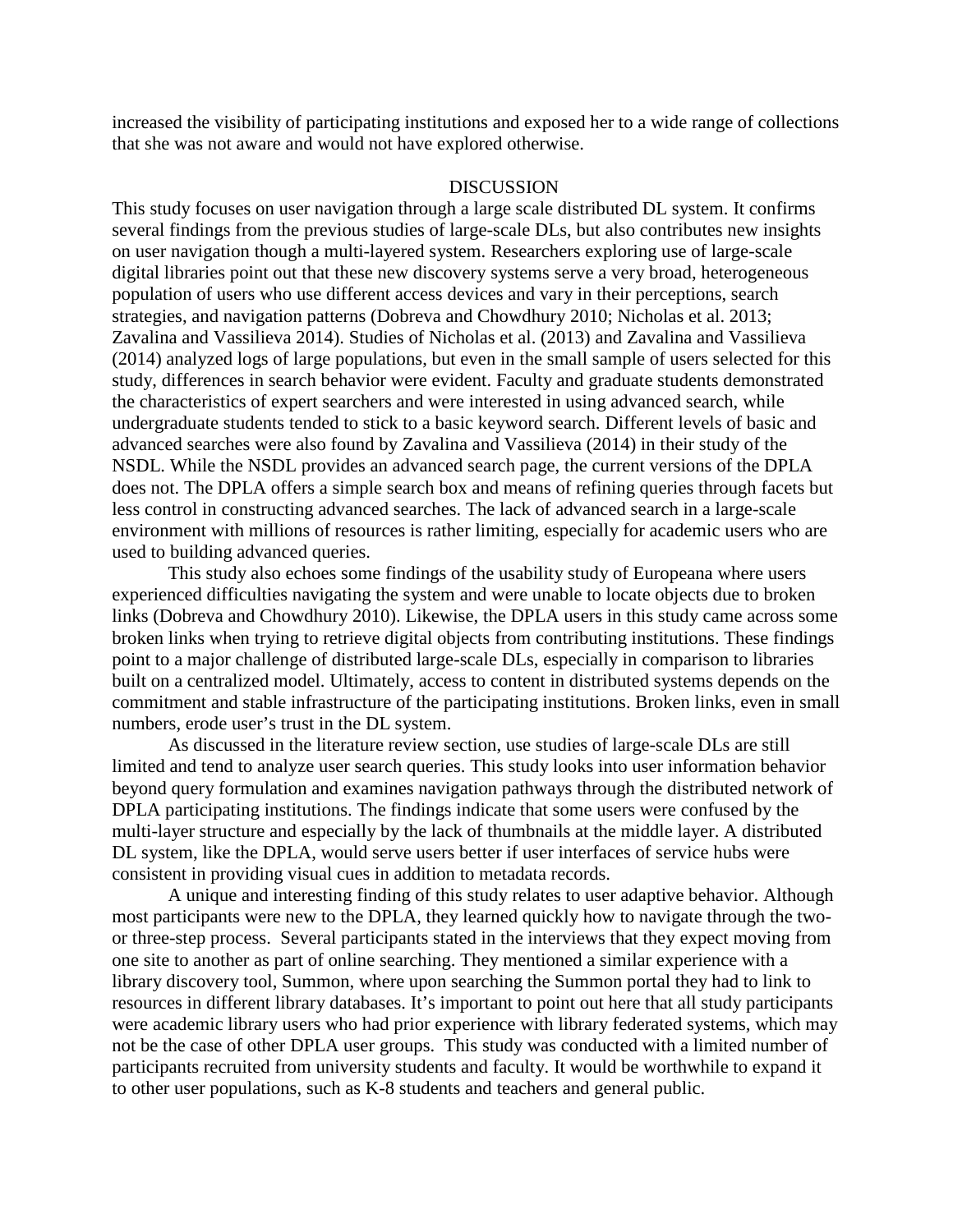#### **CONCLUSION**

Large-scale digital libraries address the challenge of resource discovery in the DL environment, but pose new challenges for user navigation through the aggregated platforms. The centralized models provide a more reliable and predictable navigation environment but offer limited visibility to contributing institutions. Large-scale distributed DLs, like the DPLA examined in this study, rely on the systems of local content and service providers and are more challenging for user navigation because of their multi-layered structure. This study contributes a user perspective on the navigation through a distributed system where some users find it confusing but others point out the advantages of a distributed model, including serendipitous discovery and an increased visibility of contributing digital libraries. Although this study focuses exclusively on the DPLA, its findings on user navigation though a multi-layered distributed system may have implications for the design of other aggregated digital library systems.

#### **REFERENCES**

- Biswas, Paromita, and Joel Marchesoni. 2016. "Analyzing Digital Collections Entrances: What Gets Used and Why It Matters." *Information Technology & Libraries 35* (4): 19-34.
- Christenson, Heather. 2011. "HathiTrust." *Library Resources & Technical Services 55* (2): 93- 102.
- Corbin, Juliet, and Anselm Strauss. 2008. *Basics of Qualitative Research: Techniques and Procedures for Developing Grounded Theory*. Los Angeles, CA: Sage Publications.
- Cottrell, Megan. 2013. "A Digital Library for Everybody." *American Libraries 44* (3/4): 44-47.
- Creswell, John W. 2013. *Qualitative Inquiry and Research Design: Choosing Among Five Approaches*. Los Angeles, CA: Sage Publications.
- Dobreva, Milena, and Sudatta Chowdhury. 2010. "A User-Centric Evaluation of the Europeana Digital Library." In *International Conference on Asian Digital Libraries (ICADL)*, 148- 157. Springer-Verlag: Berlin.
- Dobreva, Milena, Emma McCulloch, Duncan Birrell, Yurdagül Ünal, and Pierluigi Feliciati. 2010. "Digital Natives nnd Specialised Digital Libraries: A Study of Europeana Users." In *International Symposium on Information Management in a Changing World*, 45-60. Springer-Verlag: Berlin.
- Eureopeana. 2017. Accessed February 7, 2017. [http://www.europeana.eu/portal/en.](http://www.europeana.eu/portal/en)
- Gregory, Lisa, and Stephanie Williams. 2014. "On Being a Hub: Some Details behind Providing Metadata for the Digital Public Library of America." *D-Lib Magazine 20* (7/8): 25-32. Accessed January 30, 2017.<http://www.dlib.org/dlib/july14/gregory/07gregory.html>
- Henry, Geneva. 2012. *Core Infrastructure Considerations for Large Digital Libraries*. Washington, DC: Council on Library and Information Resources, Digital Library Federation.
- Howard, Jennifer. 2013. "Digital Public Library of America: Young but Well Connected." *Chronicle of Higher Education 60* (15): A8-A9.
- Lagoze, Carl, Dean Krafft, Tim Cornwell, Naomi Dushay, Dean Eckstrom, and John Saylor. 2006. "Metadata Aggregation and 'Automated Digital Libraries': A Retrospective on the NSDL Experience." In *Proceeding*s *of the 6th ACM/IEEE-CS Joint Conference on Digital Libraries,* 230-239. IEEE.